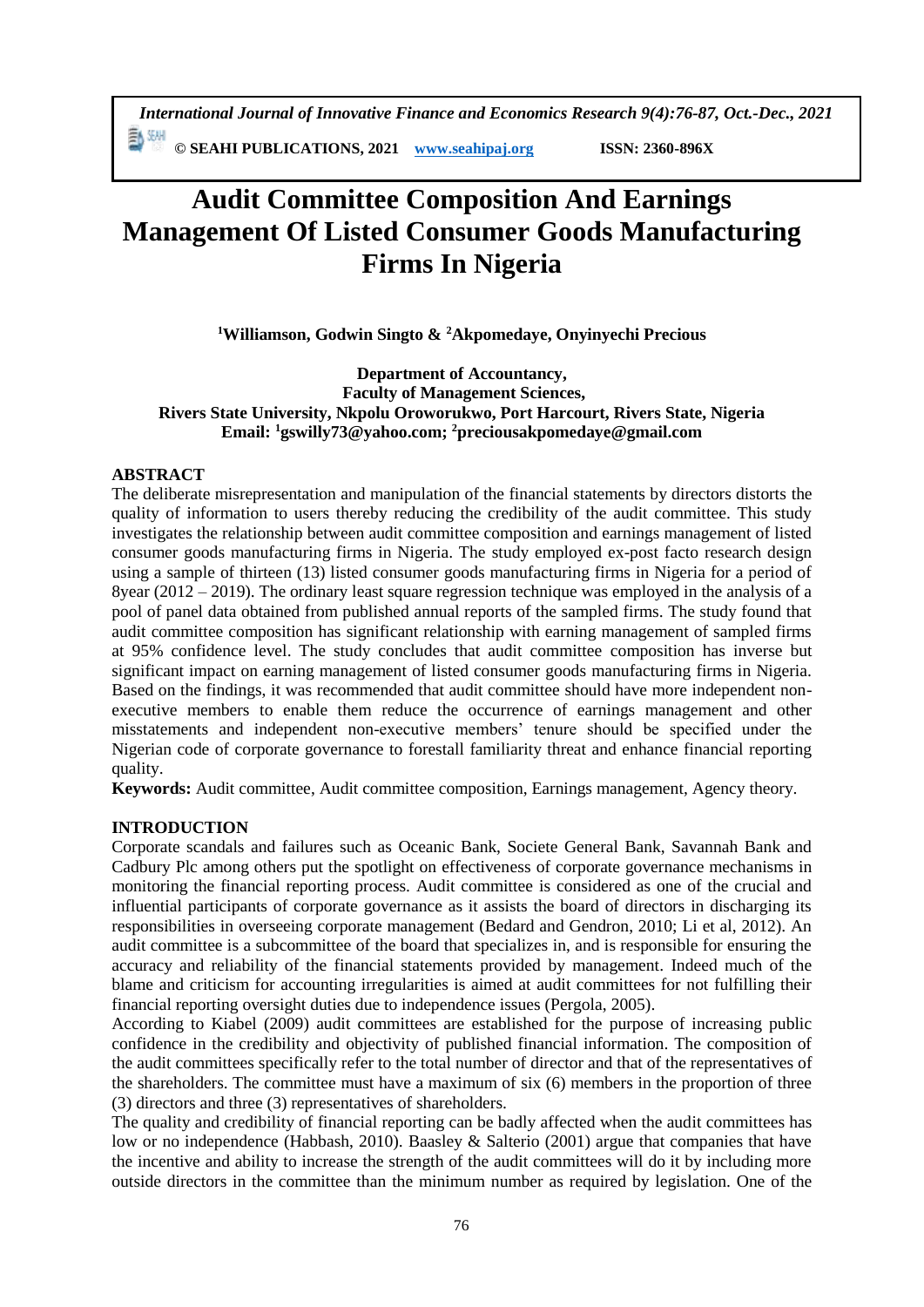unethical issues in accounting is earnings manipulations that come under the umbrella of earnings management under the pretext of maximizing firms' value and reducing risks. Earrings management is seen as an attempt by management to induce or influence or manipulate reported earnings by using specific accounting method or changing methods, recognizing one-time non-current item, deferring or increasing expenses or revenue transactions or using other methods designed to influence short term earning (Rahman, et al. 2013).

This practice, according to Levitt (1998) causes an erosion in the quality of earnings and consequently the quality of financial reporting will lose out to illusion. Managers use earning management to maximiz, company's interest (shareholders interest) or to maximize their own interest, this causes an agency problem. However, both have different interests and this leads to conflicts (Jensen, 2005 & Leuz et al. 2003).

Abdul Rauf et al (2012) suggest that management could use earnings management to mislead shareholders by showing a different reflection of the firm's earnings.

The available literatures provide divergent opinions on the relationship between audit committee independence and earnings management. Meca and Bellesta (2009) who studied corporate governance and earnings management revealed that audit committee independence can constrain earnings management thereby improving investors' confidence. In another development other researchers provided no evidence to support the relationship between audit committee independence and earnings management. Baxter and Cotter (2009) found no significant association between audit committee and earnings management. This is also in line with the findings of Nelson and Jamal (2011) who found a positive but not significant relationship between audit committee independence and earnings management.

Fodio et al (2013) found a positive significant relationship between audit committee independence and earnings management. This is consistent with Shah et al (2009). From the foregoing, this study investigates the relationship between audit committee composition and earnings management of listed consumer goods manufacturing firms in Nigeria using post IFRS annual report (data) covering 2012- 2019

## **LITERATURE REVIEW**

## **Foundation**

## **Agency Theory**

Several factors may lead to manipulation; regardless of the kind of relationship between principals and their agents, such as pressure, opportunity and ethics (Nicolas, 2006). Therefore, the kind of relationship between principals and their agents may reduce manipulation but cannot eradicate it (Osma, 2008).

Agency theory originated from the work of Berle and Means (1932). They explored the concept of agency and applications towards the development of large corporations. They found out how the interest of the directors and managers differ from the owners of the firm, thereby using the concepts of agency-principal to explain the genesis of those conflicts.

Jensen and Meckling (1976), further on the work of Berle and Means (1932) to develop agency theory as a formal concept. They also formed a school of thought arguing that corporations are structured to minimize the costs of getting agents (agency costs) to follow the direction and interests of the principals.

Agency relationship according to Craig (2010) referred to many relationships involved in the delegation of decision making from one party (principal) to another party (agent).

The quality of this monitoring function describes how well auditing practices can detect and report material misstatements of financial reports, reduce information asymmetry between the board and shareholders and in effect enhance the protection of the shareholders' interests (Dang, 2004).

According to Pincus et al, (1989), the audit committee was established primarily in circumstances where agency costs is too high to improve the quality of information passing from managers to shareholders. In the same vein, the agency theory optimize that to ensure the effectiveness of audit committee, managers are mandatory to prepare financial statements and specify the returns generated by the companies (Kipkoech & Rono, 2016). The formation of audit committee derives its impetus from agency theory. When the management of firms are delegated by shareholders to agents it creates agency relationship (Umobong & Ibanichuka, 2017).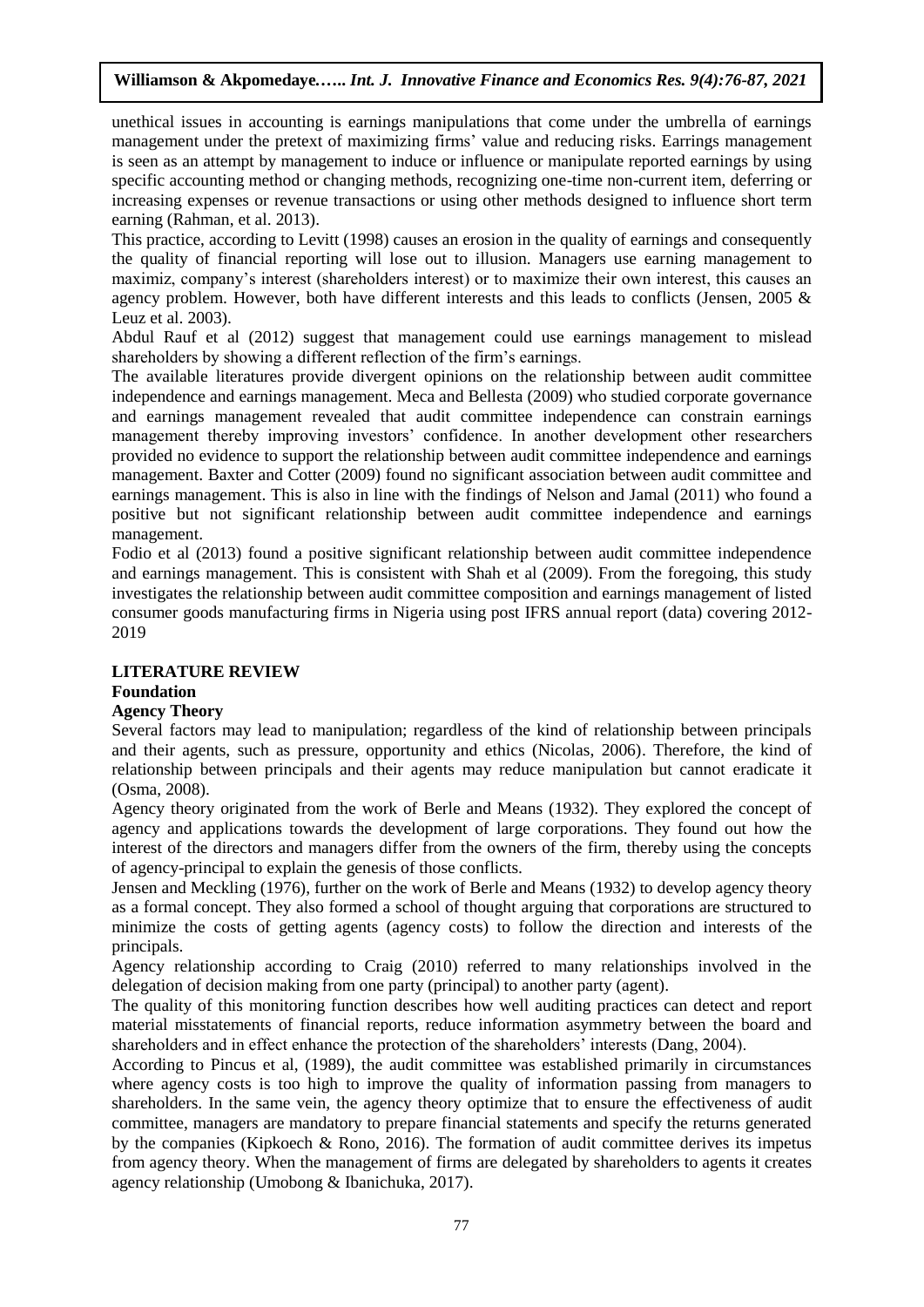These divergence could occur because of financial reward, labour market opportunities and relationship with other parties that are not beneficial to the principal (Umobong & Ibanichuka, 2017).Also agents could be more risk averse than principals. These scenarios could create conflicts and the opportunity for the principal to institute mentoring functions to curtail the activities of the agent and ensure goal congruence where there is divergence of views and motives (Umobong & Ibanichuka, 2017).

The agency theory is usually criticized for prioritizing the interest of shareholders over and above the general interest of other stakeholders, such as employees, the government and the society in general (Charron, 2007, cited in Barde, 2009). The other shortcoming of the principal-agent relationship is the argument by the economic bonding theory proponents. They argued that the conscious or unconscious bond between the audit function and management necessitated by the auditor's monetary dependence on management can negatively affect the auditor's resistance against unethical inducement to manipulate financial records and compromise audit quality (Frankel, et al, 2002). On the basis of the above theoretical underpinning, this study is anchored on agency theory.

## **Conceptual Review**

## **Audit Committee**

Oniwinde (2010) posited that the reported cases of poor and fraudulent financial reporting and governance experienced recently in Nigeria demonstrated the role the audit committees have to play either directly or indirectly as they are charged with overseeing financial reporting. The responsibilities bestowed on them (audit committee) due to information asymmetry between the management and the owners of the business was expected to ease the agency problems which would invariably lead to the reduction of agency cost when the substantial interests of the owners are aligned with the company's interests (Yayah, et al, 2012).

According to Okaro and Okafor (2013) an effective audit committee provides the following advantages: strengthen the external auditor's independence; add credibility to audited financial statements; supplementary assurance that corporate policies are in the best interest of shareholders and society at large; enhancement of the internal auditor's position; improving performance of senior management by creating consciousness in them; advance of conflicts arising between management and auditors; and better communication between the directors, external auditors and management.

## **Audit Committee Composition**

The composition of the audit committee specifically refers to the total number of directors and that of the representatives of the shareholders. The committee must have a maximum of six members in the proportion of three (3) directors and three (3) representatives of shareholders. The quality and credibility of financial reporting can be badly affected when the audit committee has low or no independence (Habbash, 2010). Beasley and Salterio (2001) argued that companies that have the incentive and ability to increase the strength of the audit committee will do it by including more outside directors in the committee than the minimum number as required by legislation. The likelihood that companies receive a going concern opinion is influenced by the number of outside directors in the audit committee (Carcello & Neal, 2000). The European Union requires that there should be an audit committee for each publicly held company, however, each member state has the power to decide on the composition of these committees (i.e. members from outside the company, from its supervisory body and/or members appointed by the company's shareholders) (Al-baidhani, 2014). The audit committee is made up of an equal number of directors and shareholders that enhances its efficiency in checking the power of the executive directors with particular reference to the accounting and financial reporting functions (Enofe et al, 2013).

Saleh et al (2007) provided evidence that the fully independent audit committee is a very active mechanism against opportunistic earnings management practice. An independent audit committee member is a person who is not employed by or providing any services to the organisation beyond his or her duties as a committee member.

The Securities and Exchange Commission (SEC) code of 2011 agrees that the use of non-executive directors will make for greater independence for board committee members. Proxies for the audit committee's degree of independence include the percentage of outside directors on the committee and dummy variables indicating a majority or total of independence directors (He et al, 2013).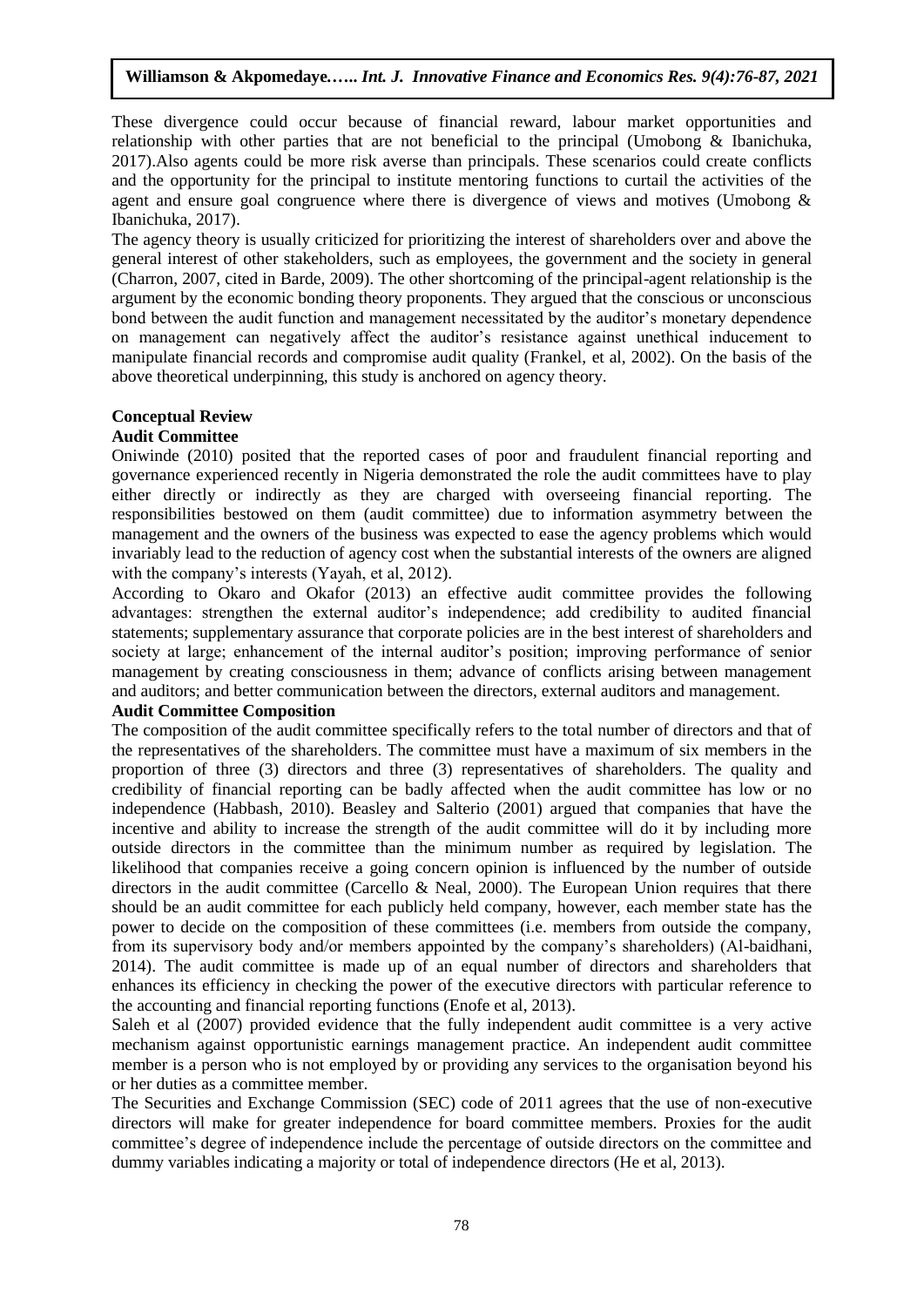Ofo (2010) noted that the regulatory provision on audit committee in Nigeria is unique and significantly differs from what is obtained in other countries. This difference particularly relates to audit committee composition (independence) and activity level (issues of meeting frequency and attendance). With the increase cases of financial reporting falsification and failure, Ofo (2010) stated there is an urgent need to review the structure, format and operations of audit committees of public companies in the country in order to make than effective therefore achieve the purpose of establishment. The companies and Allied Matters Act, 2004 stipulate audit committee should be made up of equal number of directors and shareholders with further emphasis that the majority of the directors should be non-executive directors. Non-executive directors than executive directors on the audit committee ensures more independence (Dabor &Adeyemi, 2009). This reality has led the regulatory authorities in other countries including among others the United States, Malaysia to provide that all the directors on the audit committee should be independent non-executive directors (Abdullahi, 2006; Ofo, 2010). Sample of Singapore and Malaysian firms reveal that audit committee independence is associated with lower abnormal working capital accruals (Bradudbury, et al, 2006). Cohen et al (2011) suggested that independence of audit committee members guarantee effectiveness, reliability of financial reports and mitigate manipulative and selfish motives of managers.

Audit committee composition is measured by the proportion of non-executive directors in the committee (Bradbury, et al, 2006; Yang & Krishman, 2005; Lin et al, 2006; Xie et al, 2003; Adeyemi, et al, 2012).

## **Earnings Management**

Earnings management has received great attention globally and its effects on the level of reliability is placed on the financial reports of companies (Beaudoin, 2008; Murya, 2010; Uadiale, 2012). Managers use earnings management to maximize company's interest (Shareholders interest) or maximize their own interest, thus causes an agency problem.

Excessive earnings manipulation distorts the quality of information underlying the business performance and financial position which may lead to financial fraud (Vineeta, 2004).

Earnings management is determined by Blom (2009) as a purposeful interference by the management in the procedure of financial reporting in order to gain a personal benefit or for the organisation. Based on this premise, earnings management is not informative for shareholders, and therefore it is opportunistic.

Inspite of all the instruments implemented in the last decade which intent to improve the level of transparency, dependability and confidence in the content of the financial aspect, the ability of corporation to manipulate the financial reports through the earnings management practice still occurred predominantly since these management practices are legal and within the flexibility allowed by the accounting standards which differ greatly from illegal practices that are categorized as cases of cheat (Yildirim, 2016). Interestingly, Abdulrahman and Ali (2006) explained that earnings management practice adheres with accounting principles, so the practice falls within the bounds of accepted manipulations of accounting procedures and this differentiates earnings management from fraud as no violations for the rules took place, though this practice produces inaccurate information about the corporation.

Bala and Kumai (2015) described earnings management as a deliberate misrepresentation of the financial condition of an enterprise accomplished through intentional misstatement or omission of amounts or disclosure in the financial statements to deceive financial statements users. The nature of accrual accounting gives managers a significant amount of discretion in determining the actual earnings a firm reports in any given period (Epps & Ismail, 2008).

Hassan and Ahmed (2012) documented that accruals are the most important earnings management instrument used by managers to either increase or decrease reported income. This is because there are components of earnings not reflected in current cashflows and a great deal of managerial discretion goes into their construction.

Calegari and Maretno (2005) defined earnings as the operating income after the depreciation as nonrecurring items are excluded. They further stated that the accrual and components of cash of current earnings are essential in future earnings persistence assessment.

Filed et al (2001) stated that earnings management is witnessed when managers exercise their discretion over accounting numbers, with or without restrictions. Thus, there are two types of earnings management, opportunistic and informative. Dutta and Gigler (2002) developed a model to justify the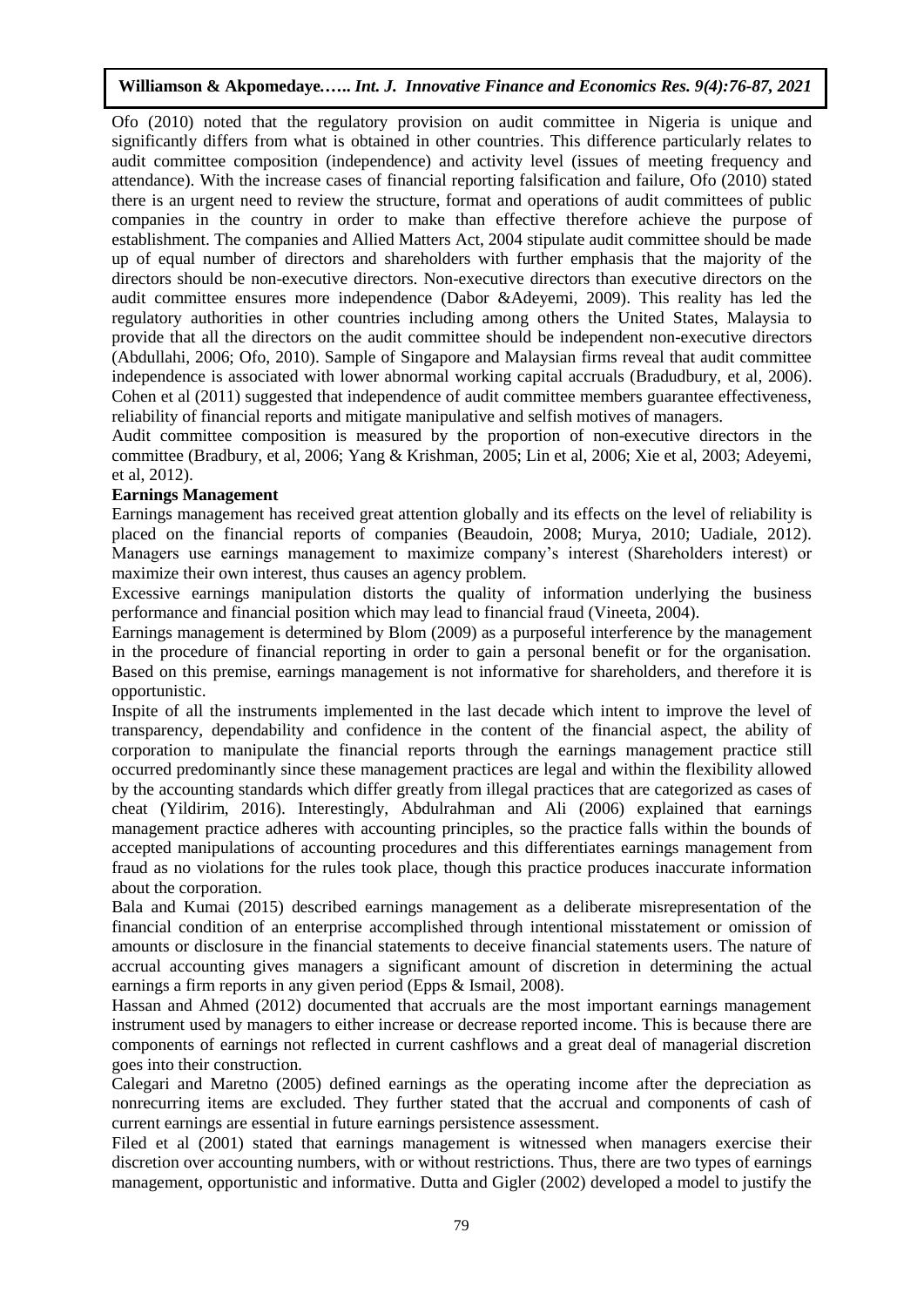benefit of earnings management. They narrated that the shareholders' wealth can be reduced when the possibility of earnings management is restricted by an accounting standard and auditing process. Magrath and Weld (2002) opined that managers can use earnings management to lessen the volatility of earnings and that can help reduce the level of perceived risks by investors and increase the worth of the firm. It follows that managers who involve in earnings management also follow the value maximization principle. Ning (2006) also pointed out that earnings management is not fraud because it is done within legitimate constraint. It may create misrepresentation of earning reporting but it does not misrepresent the firm's economic worth in terms of total value of asset, liabilities and equity. Jiraporn et al (2008) provide the empirical evidence using the data from US firms. Their result showed that earnings management is beneficial because there is the positive relationship between it and firm value.

Roman (2002) opined that earnings management occurs when management has the opportunity to make accounting decisions that change reported income and exploit those opportunities.

Agwor and Onukogu (2018) pointed out that earnings management may arise as a result of information asymmetry or problem of agency conflicts that occur when equity ownership is separated from day to day operations of the corporation and managers have a comparative information advantage over shareholders and that this market imperfection create an environment for managers to engage in accounting discretion in order to promote their selfish interest at the expense of shareholders.

Earnings management (Discretionary accruals) has been used variously in the literature to proxy financial reporting quality by such authors like (Jones 1991; Dechow et al. 1995; Klein 2002; Kothari et al, 2005; Francis et al, 2008; Raman & Shahrur 2008).

## **Empirical Review**

#### **Audit Committee Composition and Earnings Management**

Juhmani (2017) examined the effectiveness of some audit committee characteristics to monitor management behavior with respect to their incentive to manage earnings. Bahraini listed companies on Bahrain Bursa for the year 2012 to 2014 were investigated. Multivariate regression model was used to analyze data. The results showed that discretionary accruals is negatively associated with audit committee size and audit committee financial experts, but positively associated audit firm size as control variable. However, the result do not show significant relationship between audit committee independence, audit committee meetings, company size, leverage and earnings management. In examining the effect of audit committee financial expertise and audit committee status on earning management.

Amar (2014) examined the relationship between independent audit committee and the proceeded measures of earnings management. Using multivariate regression analysis for a sample consisting of 279 French firms concerning the years ranging from 2002 to 2005. The result showed that the audit committee independence is linked to earnings management, hence totally independent audit committee does not influence earnings management.

Inaam, *et al* (2012) investigated the effects of audit committee characteristics (independence, size, meetings and financial literacy) on real activities manipulation in listed Tunisian firms. The study used ordinary least square to analysis 29 non-financial firms for the period 2000-2010 and reported that audit committee independence seems to be efficient in constraining real earning management and manager's opportunistic behavior.

Ojeka *et al* (2019) examined the impact of audit committee objectivity on the quality of financial reporting in the Nigerian Banking sector, data was extracted from 15 listed money deposit banks. Ordinary least square and least square dummy variables analysis were used and it revealed that audit committee independence impact positively on the relevance and reliability of financial report. CEO power in the audit committee mitigates the benefits of independence and caused its overall effects on financial reporting quality of no significance in terms of relevance and reliability.

Alwi and Melaka (2013) examined the relationship between audit committee (audit committee independence, expertise, meetings, gender and ethnicity) and the propensity of fraudulent financial reporting in Malaysia. Their sample include 116 fraud and non-fraud companies listed on Bursa, Malaysia between 2005-2010. The ordinary least square was used for the analysis and the findings indicated that the audit committee independence is positively associated with fraudulent financial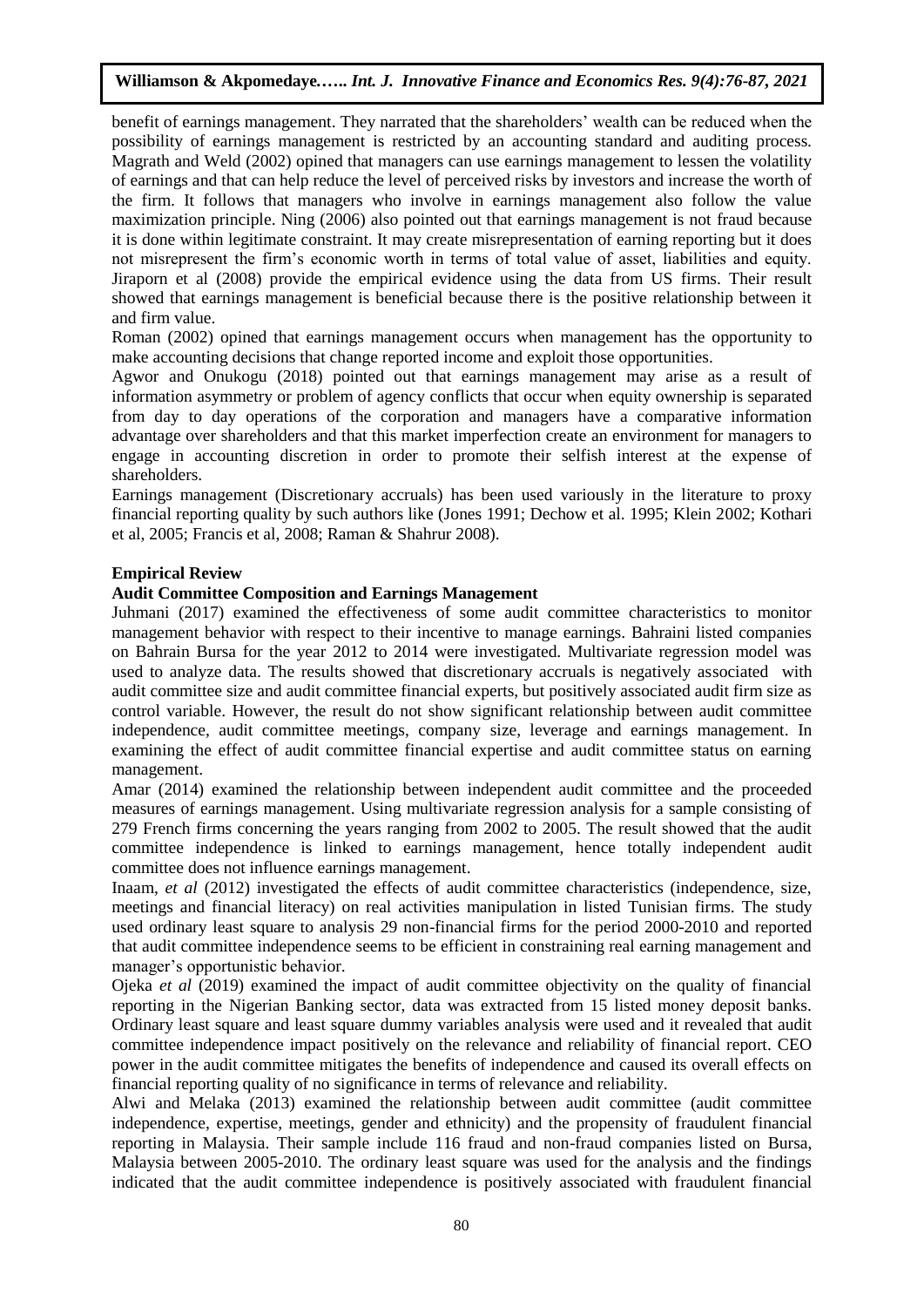reporting. This study explained further that the higher the proportion of independent or outside director in the committee, the higher the propensity of financial fraud occurrence. In addition, the result showed that the audit committee expertise is negatively associated with corporate fraud.

Ormin *et al.* (2015) examined the influence of the audit committee attributes of independence, meetings frequency and attendance on the financial reporting quality of listed deposit money banks in Nigeria. Data was extracted from the annual reports of 6 banks during the period 2003 to 2012. Pearson correlation statistics and OLS regression was used for the analysis. The result showed that audit committee independence has negative and significant influence on financial reporting quality of listed deposit money banks in Nigeria.

In a related study, Moses *et al,* (2016) examined the influence of audit committee characteristics on quality of financial reporting in listed Nigerian banks. The study sampled all 15 banks listed on the Nigerian stock exchange as at December 31, 2014. Pearson correlation coefficient and linear regression were used to analyse the data. The outcome of the study depicted that audit committee independence has no significant effect on earnings management in quoted Nigerian banks.

Hussaini and Gugong (2015) investigated the relationship between audit committee characteristics and earnings quality of listed food and beverages firms in Nigeria. The population consists of all listed food and beverages firms in Nigeria for the period 2009-2014. Multiple regression was used to analyze the data. Committee size and audit committee financial expertise showed inverse relationship with earnings management while audit committee independence and frequency of meetings are positively and significantly related to earnings management.

Ibrahim *et al,* (2015) examined the effect of audit committee attributes in deterring real activities manipulation of listed manufacturing firms in Nigeria for a period 2008 – 2013. Multiple regression was used to analyse the financial reports. The finding revealed that audit committee attributes especially financial literacy is effective in restraining real activities manipulation. Independence, meetings and size were found to be less effective in constraining real activities manipulation practice of listed manufacturing firm in Nigeria.

Saleh *et al.* (2019) investigated the role of audit committee characteristics in reducing modified audit opinion in the context of Jordan. A total sample of 117 listed companies on the Amman stock exchange was studied using logistic regression for the analysis. The findings from the financial statement of the listed companies from 2012 to 2017 in Jordan showed that there is no effect of audit committee independence, size and the number of meetings held on the modified audit opinion.

Ayemere & Elijah (2015) the study postulated that audit committee attributes can impact significantly, constraining accrual-based distortion of financial reporting credibility and thus improve the quality of financial reporting. To analyse this audit committee size, financial literacy, attendance at meetings, independence, and meetings frequency were regressed on financial reporting quality measured by discretionary accruals. It was revealed that audit committee characteristics have a constraining effect on earnings management. Specifically, audit committee financial expertise, audit committee size, audit committee independence and diligence showed an inverse and significant relationship with earnings management. This is in tandem with theoretical expectations and suggest that increase in these variables will exert a declining influence on earnings management.

Chandrasegram et al (2013) appraised the impact of audit committee characteristics on earnings management in Malaysian publicly listed companies. According to the study companies often portray a negative outlook of their business in order to provide confidence to shareholders and investors regarding the profitability and viability of the company and a key method used by the management to manage earnings and show better performance is through accrual accounting. The study utilized data derived from annual reports of 2011 of 153 Malaysian public listed companies to ascertain the impact of audit committee characteristics, namely frequency of meetings, size and independence on earnings management. The study revealed that these audit committee characteristics are not negatively related to the magnitude of earnings management.

Umar & Hassan (2017) used two stage least squares model and examined the impact of audit committee characteristics, institutional shareholding on discretionary accruals of listed conglomerate firms in Nigeria. Secondary data were extracted from the annual reports of six (6) most active listed firms on the Nigerian Stock Exchange for the period 2006 to 2015. A multiple regression was employed using HACC model. The study documented that audit committee characteristics and institutional shareholding has significantly impact on earnings management of the firms. Specifically,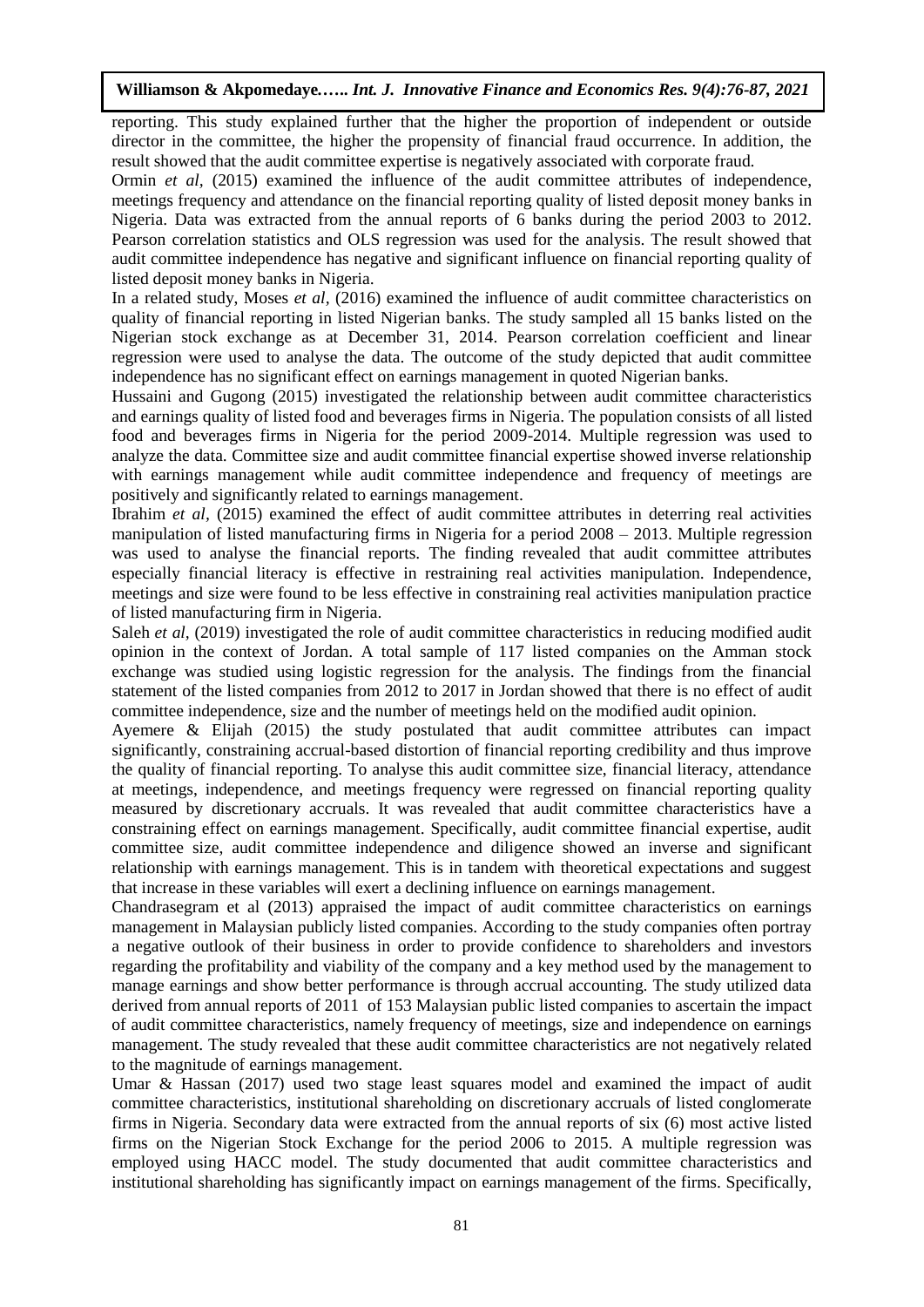audit committee size, audit committee financial expertise and institutional shareholding are inversely related with earnings management, while audit committee independence is positively and significantly related with earnings management but there is no such impact of audit committee meetings. In addition, institutional shareholding and audit committee size are inversely related with earning management; audit committee independence and institutional shareholding are positively, strongly and significantly constraining earnings management, while audit committee financial expertise with audit committee meetings and institutional shareholding revealed no impact on earnings management. In line with the findings it was recommended that regulatory bodies like CAMA, SEC and NSE should ensure that listed conglomerates in Nigeria adhere strictly with code of best practice so that the interest of various stakeholders should be fully protected.

Therefore we hypothesize thus:

Ho1: Audit committee composition has no significant relationship with earnings management of listed consumer goods manufacturing firms in Nigeria.

## **METHODOLOGY**

The ex-post factor research design was used in this study. The population of the study is twenty-one (21) consumer goods manufacturing firms on the floor of the Nigerian Stock Exchange (NSE) as revealed by the official website of the NSE at December, 2019. Convenience sampling approach was used to narrow down the sample size to thirteen (13) firms where relevant data were extracted from their published annual reports for 8 years (2012-2019). The ordinary least square regression technique and Pearson's Product Moment Correlation Coefficient were used for the analysis.

| Variable(s)                 | <b>Measurement of Variables</b> | <b>Author(s)</b>                    |  |
|-----------------------------|---------------------------------|-------------------------------------|--|
| <b>Independent Variable</b> |                                 |                                     |  |
| <b>Audit Committee</b>      | Proportion of non-executive     | Yang & Krishman (2005)              |  |
| Composition                 | directors in<br>the<br>audit    | Bradbury, et al (2006)              |  |
|                             | committee                       | Lin et al $(2006)$                  |  |
|                             |                                 | Xie et al, (2003)                   |  |
|                             |                                 | Adeyemi, et al (2012)               |  |
| <b>Dependent Variable</b>   |                                 |                                     |  |
| Earnings Management         | Jones Model (1991) measure      | Jones (1991), Dechow et al (1995),  |  |
|                             | abnormal difference between     | Klein (2002), Kothari et al (2005), |  |
|                             | accrual<br>and<br>total<br>non- | Francis et al $(2008)$ , Raman &    |  |
|                             | discretionary accruals.         | Shahrur (2008), Xie et al (2003).   |  |

**The measurements of the independent and dependent are summarized in table 3.1. Table 3.1: Measurement of Variables**

**Source:** Research Survey, 2020

## **RESULTS**

## **Univariate**

## **Discretionary Accruals (Earnings Management)**

The absolute values of the residuals of the total accrual regression equation for the industry measure the discretionary accruals. On the average, 10.76 kobo worth of the sampled firms' earnings per naira value of their total assets deviates from their expected normal values. The median value is about 7.6 kobo which is considerably different from the mean value. The maximum observed is 66.3 kobo while the minimum is 0.07 kobo. The standard deviation is about 12.0 kobo which is slightly higher than the mean value, thus suggesting that the value of discretionary accrual exhibits a significant degree of volatility.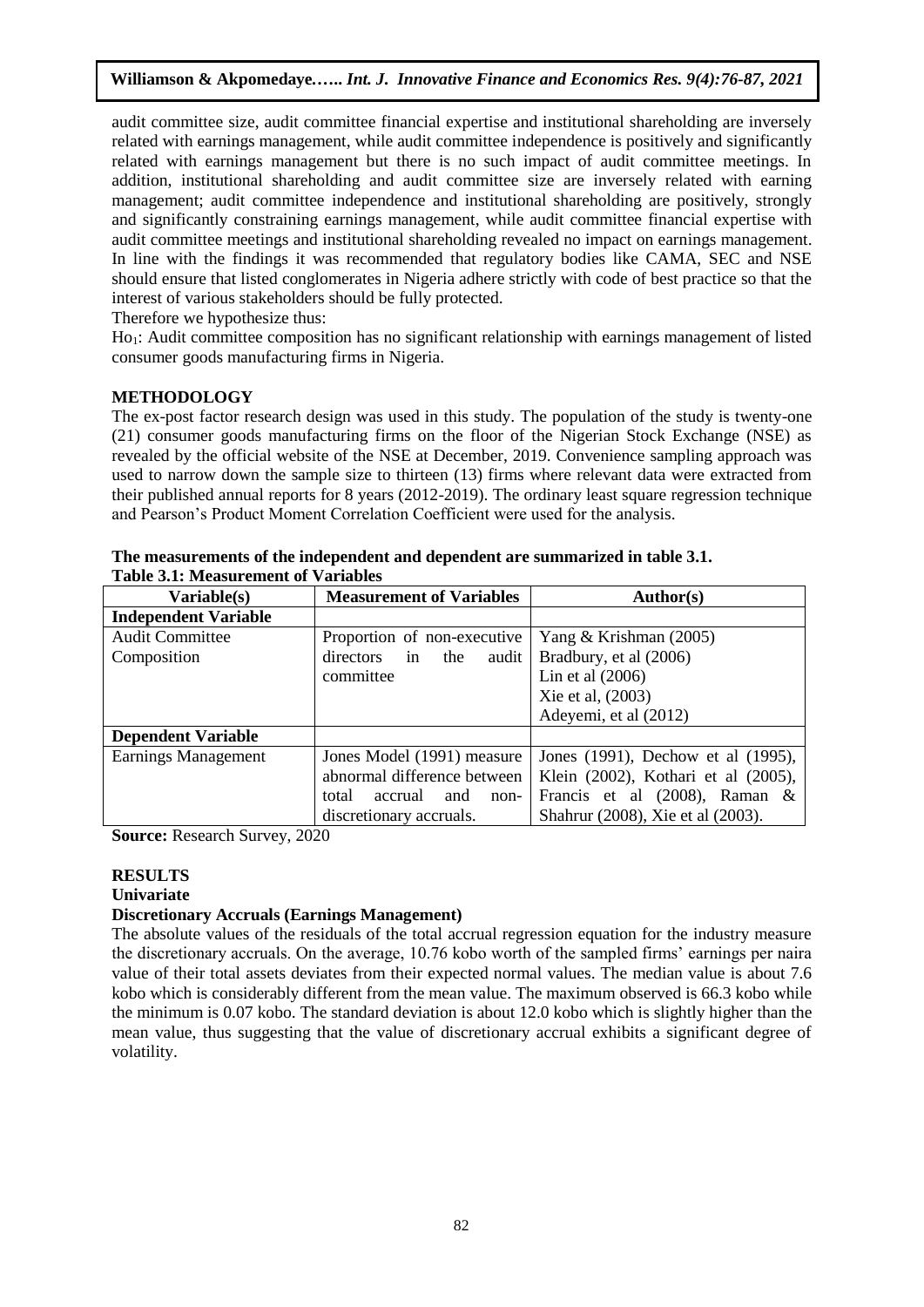

**Williamson & Akpomedaye***.***…..** *Int. J. Innovative Finance and Economics Res. 9(4):76-87, 2021*

negative skewhess indicates that those firms with proportion higher than the average are in majority,



**Figure 4.2: Audit Committee Composition of Listed Consumer-Goods Manufacturing Firms in Nigeria**

## **Bivariate Analysis**

The criterion for rejecting hypothesis of correlational significance is at 5% level. This means the hypothesis on any coefficient with p-value greater than 5% is accepted, otherwise it is rejected.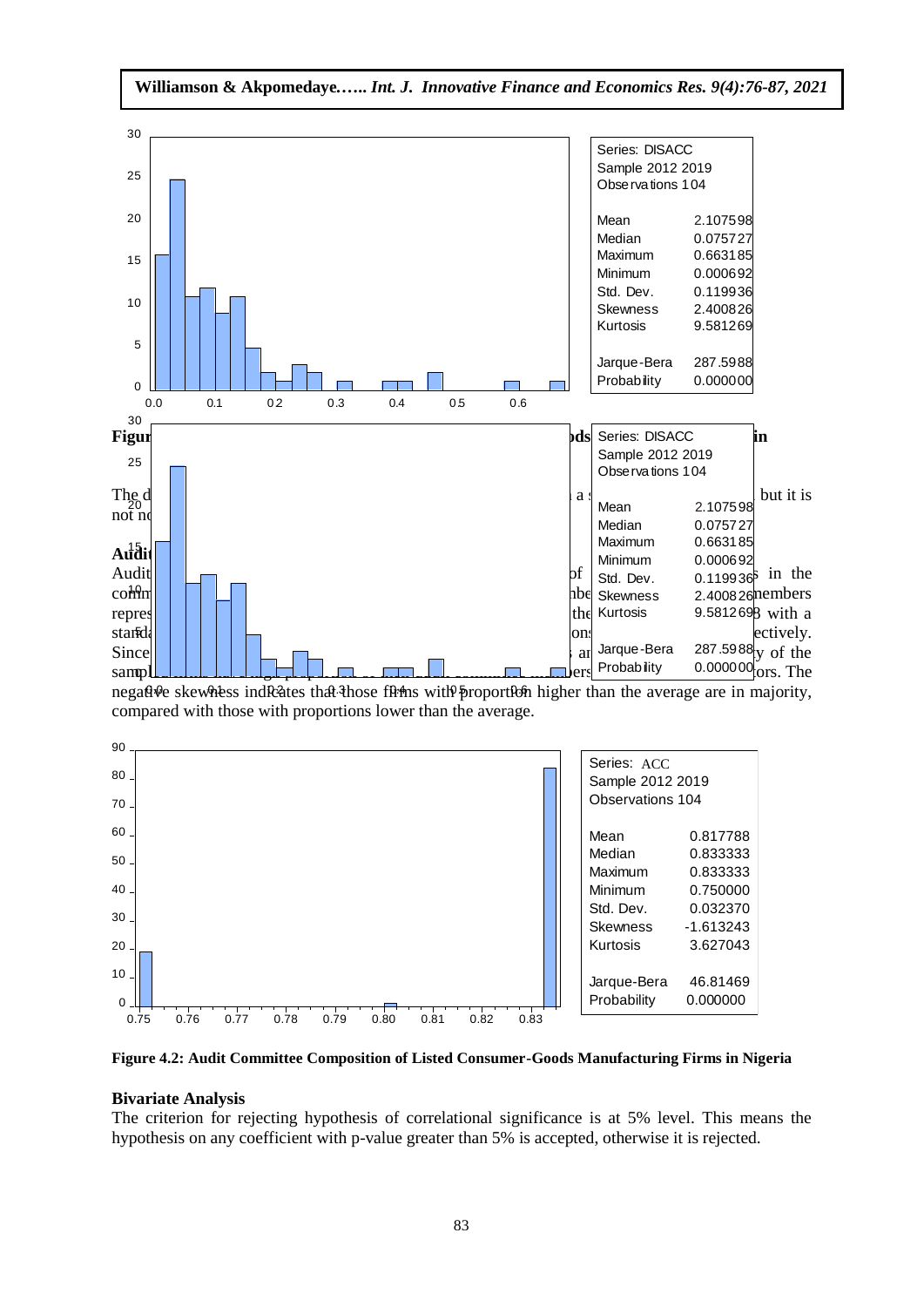### **Earnings Management and Audit Committee Composition**

The coefficient recorded is -0.2276 with a p-value of 0.0201. The negative sign on the coefficient indicates that discretionary accrual is inversely related with audit committee composition, meaning greater degree of audit committee composition is expected to bring about lower incidences of discretionary accruals. However, this relationship is weak as only about 5.2% (i.e.  $\mathbb{R}^2$ ) of such responsive changes in discretionary accrual can only be attributable to changes in audit committee composition. The p-value of 0.0201 confirms the significance of the relationship. This new result is presented in the partial correlation Table 4.1.

| $\bf{m}$      |               |            |
|---------------|---------------|------------|
| Correlation   |               |            |
| Probability   |               |            |
| Observations  | <b>DISACC</b> | <b>ACC</b> |
| <b>DISACC</b> | 1.000000      |            |
|               |               |            |
|               | 104           |            |
| <b>ACC</b>    | $-0.230798$   | 1.000000   |
|               | 0.0190        |            |
|               | 104           | 104        |

**Table 4.1: Partial Analysis of DISACC Versus ACC:**

Therefore based on bivariate analysis, we reject the hypothesis of no significance relationship between discretionary accrual and audit committee composition at 5% level.

## **DISCUSSION OF FINDINGS**

The test of hypothesis  $Ho_1$  revealed that earnings management is significant but inversely related with audit committee composition. The result obtained from the analysis show that the increase in audit committee composition will bring lower incidences of discretionary accruals (earnings management). In line with these findings, Ayemere & Elijah (2015) studied audit committee attributes and accrualbased distortion of financial reporting credibility in Nigeria. It was revealed that audit committee characteristics have a constraining effect on earnings management. Specifically, audit committee financial expertise, audit committee size, audit committee independence and diligence showed an inverse and significant relationship with earnings management. Similarly, Ormin, et al. (2015) examined the influence of the audit committee attributes (independence, meeting frequency and attendance) on the financial reporting quality of listed deposit money banks in Nigeria. The result showed that audit committee independence has negative and significant influence on financial reporting quality. On the contrary, Chandrasegram et al., (2013) appraised the impact of audit committee characteristics on earnings management in Malaysian publicly listed companies. The study revealed that frequency of meetings size and independence are not negatively related to the magnitude of earnings management.

## **CONCLUSION AND RECOMMENDATIONS**

This study provides empirical and statistical evidences on the relationship between audit committee composition and earnings management of listed consumer goods manufacturing firms in Nigeria. The study concludes that audit committee composition has inverse but significant impact on earnings management of listed consumer goods manufacturing firms in Nigeria. In line with the finds of the study, the following recommendations are made:

- 1. Audit committee should have more independent non-executive members to enable them reduce the occurrence of earnings management and other misstatements.
- 2. Though the increment of independent non-executive directors in the committee will mitigate earnings management but their tenure should be specified under the Nigerian Code of Corporate Governance 2018 to forestall familiarity threat and enhance financial reporting quality.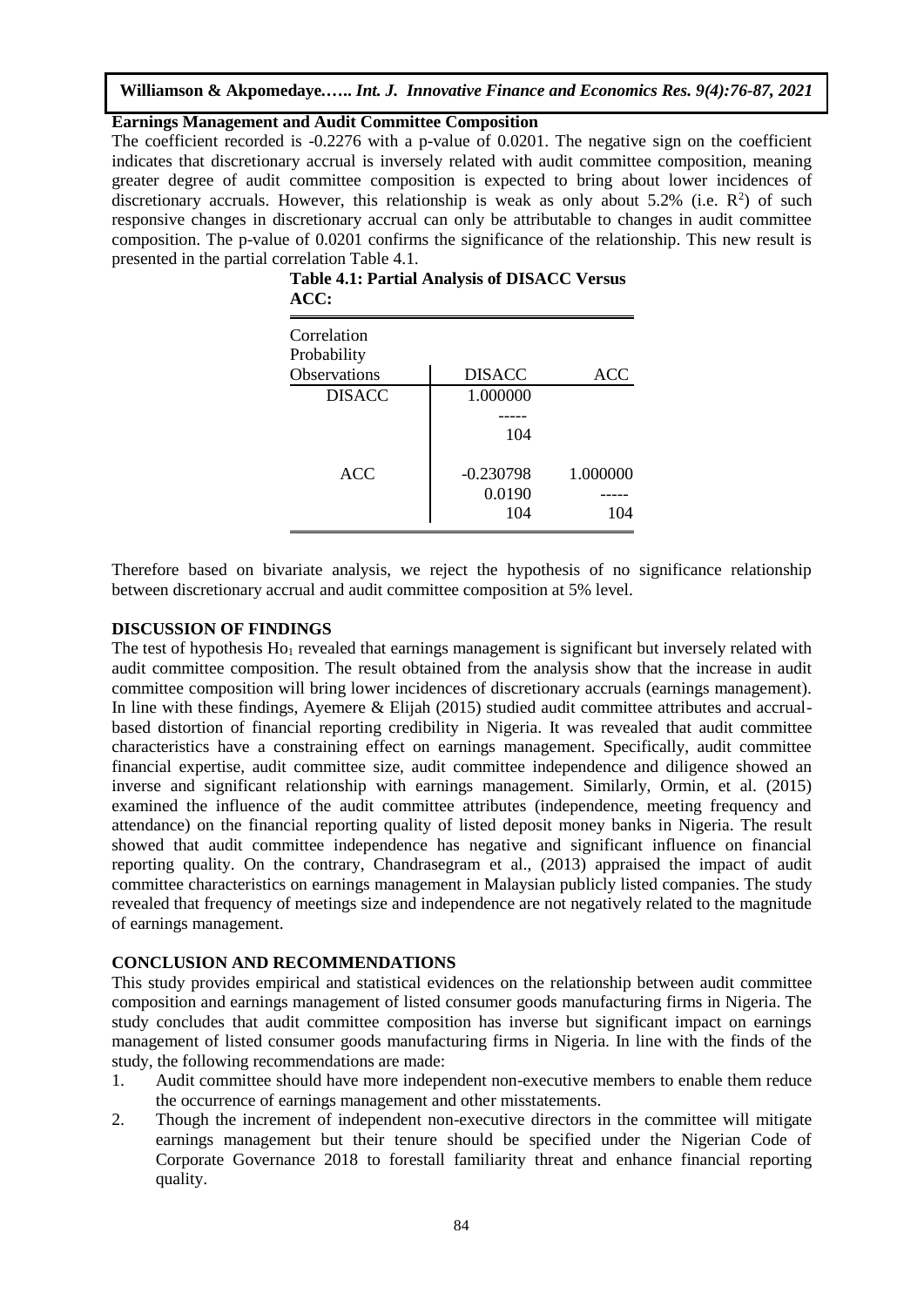3. Neither Companies and Allied Matters Act (CAMA) nor the Nigerian Code of Corporate Governance 2018 made provision for the tenure of audit committee as corporate governance tool. Based on the findings we recommend the review of CAMA and the Nigerian code of corporate governance to include provision of appropriate membership tenure for audit committee.

#### **REFERENCES**

- Abdul Rahman, R. & Ali, F. (2006). Board, audit committee, culture and earnings management: Malaysian evidence. *Managerial auditing Journal*, 21(7), 783-804.
- Abdullahi, N.M.B.H (2006). The characteristics of audit committee and the quality of financial reporting in Malaysia, M.Sc Thesis University Utara, Malaysia.
- Adeyemi, S.B., Okpala, O. & Dabor, E.L. (2012). Factors affecting audit quality in Nigeria. *International Journal of Business and Social Science*, 3,20.
- Agwor, T.C. & Onukogu, J. (2018). Audit committee expertise and earnings management of quoted food and beverages firms in Nigeria. *International Journal of Economics and Financial Management*, 3(1), 44-55.
- Alwi, M. & Melaka (2013). The effectiveness of audit committee in relation to financial reporting fraud. *Journal of Financial Criminology,* 3(1), 332-344.
- Amar, A.B. (2014). The effect of independence audit committee on earnings management: The case in France. *International Journal of Academic Research in Accounting, Finance and Management Sciences.* 3(5),25-47.
- Ayemere, I.L. & Elijah, A. (2015). Audit committee attributes and earnings management: Evidence from Nigeria. *International Journal of Business and Social Research,* 5(4), 14-23.
- Bala, H. & Kumai, B.G (2015). Board characteristics and earnings management of listed food and beverage firms in Nigeria. *European Journal of Accounting, Auditing and Finance Research,* 3(8), 25-41.
- Baxter, P. & Cotter, J. (2009). Audit committees and earnings quality. Journal of account and finance, 49, 207-209.
- Beasley, M.S. & Salterio, S.E. (2001). The relationship between board characteristics and voluntary improvements in audit committee composition and experience. *Contemporary Accounting Research*, 18(4), 539-570.
- Beaudoin, C.A. (2008). *Earnings management: The role of the agency problem and corporate social responsibility.* Philadelphia, PA: Drexel University.
- Bedard, J. & Gendron, Y.Y. (2010). Strengthening the financial reporting system: Can audit committee deliver? *International Journal of Audit*, 14(2), 174-210.
- Blom, M. (2009). The effect of the implication of IFRS or the level of earnings management. Masters Thesis.
- Bradbury, M., Mak, Y. & Tan, S. (2006). Board characteristics, audit committee characteristics and abnormal accruals. *Pacific Accounting Review*, 12(10), 47-68.
- Calegari, M.F & Maretno, H.A (2005). The persistence of earnings and corporate governance in IPO firms. *Journal of Global Business,* 1(1), 47-56.
- Carcello, J.V. & Neal, T.L. (2000). Audit committee composition and audit reporting. *The Accounting Review*, 75(4), 453-467.
- Chandrasegaram, R., Rahimansa, M.R., Rahman, S.K., Abdullah, S. & Mat, N.N. (2013). Impact of audit characteristics on earnings management in Malaysian public listed companies. *International Journal of Finance and Accounting,* 2(2), 114-119.
- Cohen, J.R., Krishnamoorthy, G., & Wright, A. (2004). The corporate governance mosaic and financial reporting quality. *Journal of Accounting Literature,* 23, 87-152.
- Craig, G. (2010). *Australian financial accounting*, 6th edition New York: McGraw-Hill.
- Dabor, E.L. & Adeyemi, S.B (2009). Corporate governance and the credibility of financial statement. *Journal of Business System, Governance and Ethics,* 4(1).
- Dang, L. (2004). Assessing actual auditing quality: An unpublished Ph.D Thesis, Dexel University.
- Dechow, P.M., Sloan, R. G & Sweeney, A.P. (1996). Causes and consequences of earning manipulation: An analysis of firms subject to enforcement actions by the SEC. *Contemporary Accounting Research*, 13(2), 1-36.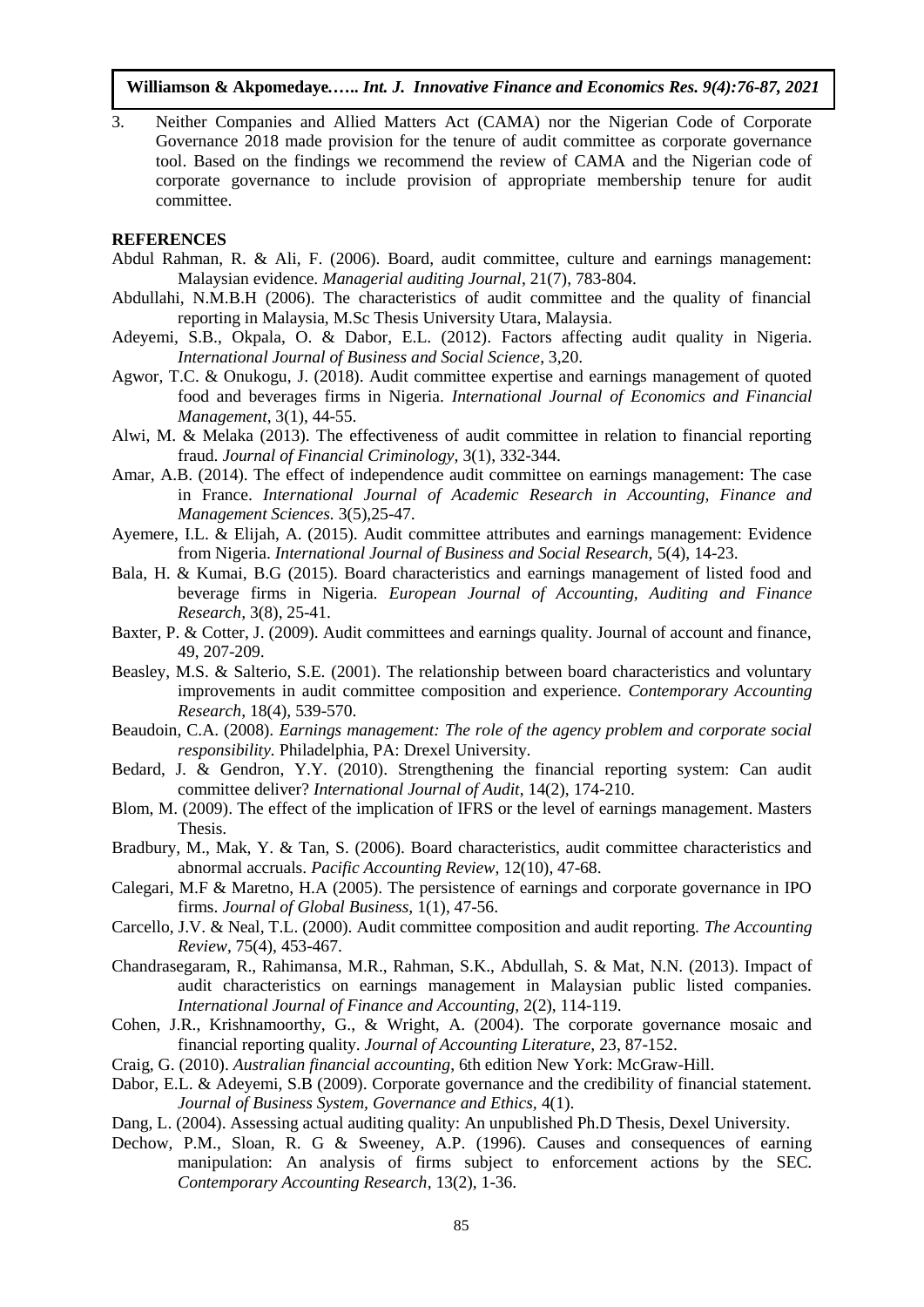- Dutta, S. & Gigler, F. (2002). The effect of earnings forecasts on earnings management, *Journal of Accounting Research,* 40, 631-655.
- Francis, J., Nanda, D. & Olsson, P. (2008). Voluntary disclosure, earnings quality and cost of capital. *Journal of Accounting Research,* 46, 53-99.
- Frankel, R., Johnson, M. & Nelson, K. (2002). The relation between auditors' fees for non-audit services and earning management. *The Accounting Review,* 77, 71-105.
- Habbash, M. (2010). The effectiveness of corporate governance and external audit on constraining earnings management practices in the UK. Ph.D Thesis, Durban University [http://ethesis.dur.ac.uk/448.](http://ethesis.dur.ac.uk/448)
- Hassan, S.U., & Ahmed, A. (2012). Corporate governance , earnings management and financial performance. A case of Nigerian manufacturing firms. *American International Journal of Contemporary Research,* 1(2), 7-14.
- He, L., Labelle, R., Piot, C. & Thornton, D.B (2013). Board monitoring, audit committee effectiveness and financial reporting. Retrieved from [http://ssrn.com/abstract.](http://ssrn.com/abstract)
- Hussaini, B. & Gugong, B.K. (2015). Audit committee characteristics and earnings quality of listed food and beverage firms in Nigeria. *International Journal of Accounting and Taxation,* 2(8)216-227.
- Ibrahim, G., Bello, A. & Kargi, H.S (2015). Audit committee attributes and real activities manipulation of listed manufacturing firms in Nigeria. *International Journal of Development and sustainability,* 4(9), 963-976.
- Inaam, Z., Fatma, Z. & Khmouss, H. (2012). The effect of audit committee characteristics on real activities manipulation in the Tunisian context. *International Journal of Multi-disciplinary Research,* 2(2),1-40.
- Jensen, M. & Meckling, W. (1976). Theory of the firm: managerial behavior, agency costs and ownership structure. *Journal of Finance and Economics,* 3(1),305-360.
- Jensen, M.C. (2005). Agency costs of overvalued equity, *Financial Management*, 34(1),5-19.
- Jiraporn, P., Miller, G.A., Yoon, S.S. & Kim, Y.S. (2008). Is earnings management opportunistic or beneficial? An agency theory perspective. *International Review and Financial Analysis,* 17(3), 622-634.
- Jones, J. (1991). Earnings management during import relief investigation. *Journal of Accounting Research*, 29, 193-222.
- Juhmani, O. (2017). Audit committee characteristics and earnings management: The case of Bahrain. *International Journal of Accounting and Financial Reporting,* 7(1), 11.
- Kiabel, B.D (2009). *Auditing theory and practice*. Nigeria: Mgbaa Printing Press.
- Kipkoech, R.S & Rono, L. (2016). Audit committee size, experience and firm financial performance. Evidence Nairobi securities exchange, Kenyan. *Journal of Finance and Accounting*. 7(15), 87-95.
- Klein, A. (2002). Audit committee, board of director characteristics and earnings management. *Journal of Accounting and Economics,* 33(3), 129-150.
- Kothari, S.P, Leone, A.J. & Wasley, C.E. (2005). Performance matched discretionary accrual measures. *Journal of Accounting and Economics,* 39, 163-197.
- Leuz, C. (2003). IAS versus U.S GAAP: Information asymmetry-based on evidence from Germany's new mark. *Journal of Accounting Research,* 41(9), 445-472.
- Li, J., Mangena, M. & Pike, R. (2012). The effect of audit committee characteristics on intellectual capital disclosure. *British Accounting Review*, 44(2), 98-110.
- Lin, J.W., June, F.L. & Yang, J.S (2006). The effect of audit committee performance on earning quality. *Managerial Auditing Journal*, 2(1), 921-933.
- Magrath, L. & Weld, L.G. (2002). Abusive earnings management and early warning signs. *CPA Journal*, 72(8), 50-54.
- Meca, E.G. & Ballesta, J.P. (2009). N.H. Sharifa, B. & Rahman, R.N. (2012). The impact of company board characteristics on earnings management: *Journal of Accounts and Finance*, 3(2).
- Moses, T. (2016). Audit committee number of meetings and earnings management in quoted Nigerian banks. *International Journal Advanced Academic Research,* 2(6), 14-23.
- Murya, H. (2010). The effectiveness of corporate governance and external audit on constraining earnings management practice in the UK. Durham, NC: Durham University.